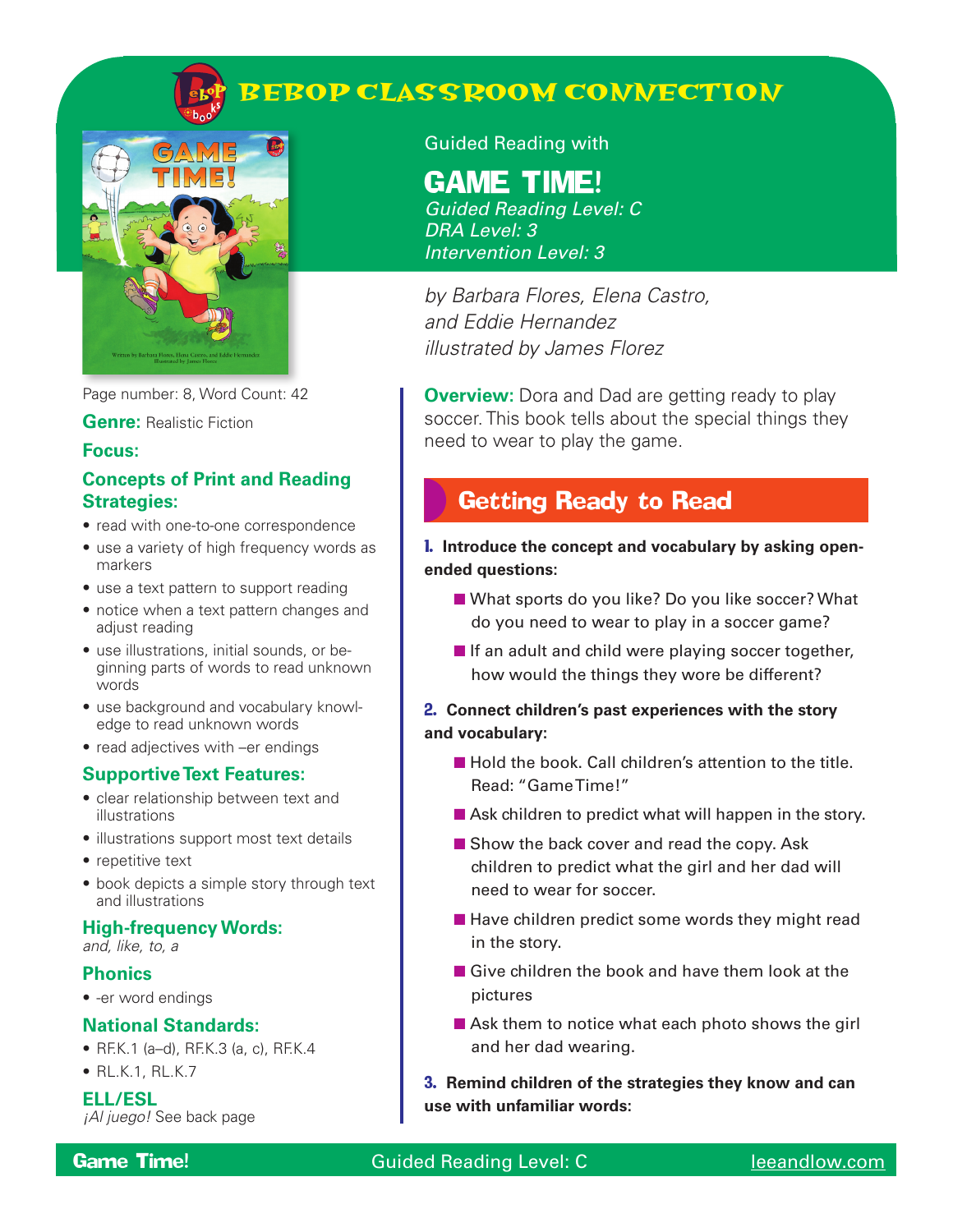

## **BEBOP CLASSROOM CONNECTION**

- Ask them, "What will you do if you come to a word you don't know?"
- Encourage children to look at the pictures and the beginning sound of the word, or to try saying the sounds in a word and blending them.
- Remind children to point to the words as they read.
- 4. **Be aware of the following text features:**
	- The book contains familiar words: and, like, to, a.
	- Most pages alternate between "Dad wears bigger  $\blacksquare$  and "Dora wears smaller \_\_\_\_\_\_." The first and last pages are different.

## Reading the Book

1. **Set a purpose by telling children to read the book to find out about what Dora and her dad wear for soccer.**

2. **Have children read quietly, but out loud.** Each child should be reading at his or her own pace. Children should not read in chorus. Listen to children as they read by leaning close or bending down beside each child.

#### 3. **Look for these reading behaviors during the first reading:**

- Do the words children say match the words printed in the book? (voice to print match)
- Do children look at the pictures before they read the text or after they read?
- What do they do if they encounter an unfamiliar word? (appeal to you, try a strategy)
- Do their eyes go over to the picture before reading the new word in the pattern?
- Are they saying the initial sounds of words before saying the whole word?
- Are they saying individual letter sounds or blending the sounds?
- Do they reread if they come to an unfamiliar or unknown word?
- Have they self-corrected any mistakes?
- Is there any inflection or speech-like sound to their reading?
- Have they responded with a laugh or other sounds as they read the text?
- Do they make comments as they read?

4. **As children read, suggest a reading strategy if they are struggling:** "Try rereading the sentence. Try looking at the picture to make sense of the print." Encourage children to take a guess based on the subject of the book or to use the beginning sounds, known parts of the word, or say all the sounds in the word to read it.

### 5. **Possible teaching points to address based on your observations:**

- $\blacksquare$  Review using the picture to help with each new word.
- Review using initial consonants, blends and long/short vowel sounds to read new words.
- Model how to reread the sentence if it does not sound right or make sense.
- Model how to make a return sweep to the second line of text.
- Call attention to all the high-frequency words children have learned and used.
- Note that it is important to look carefully at each picture for clues to finding out what the characters wear for soccer.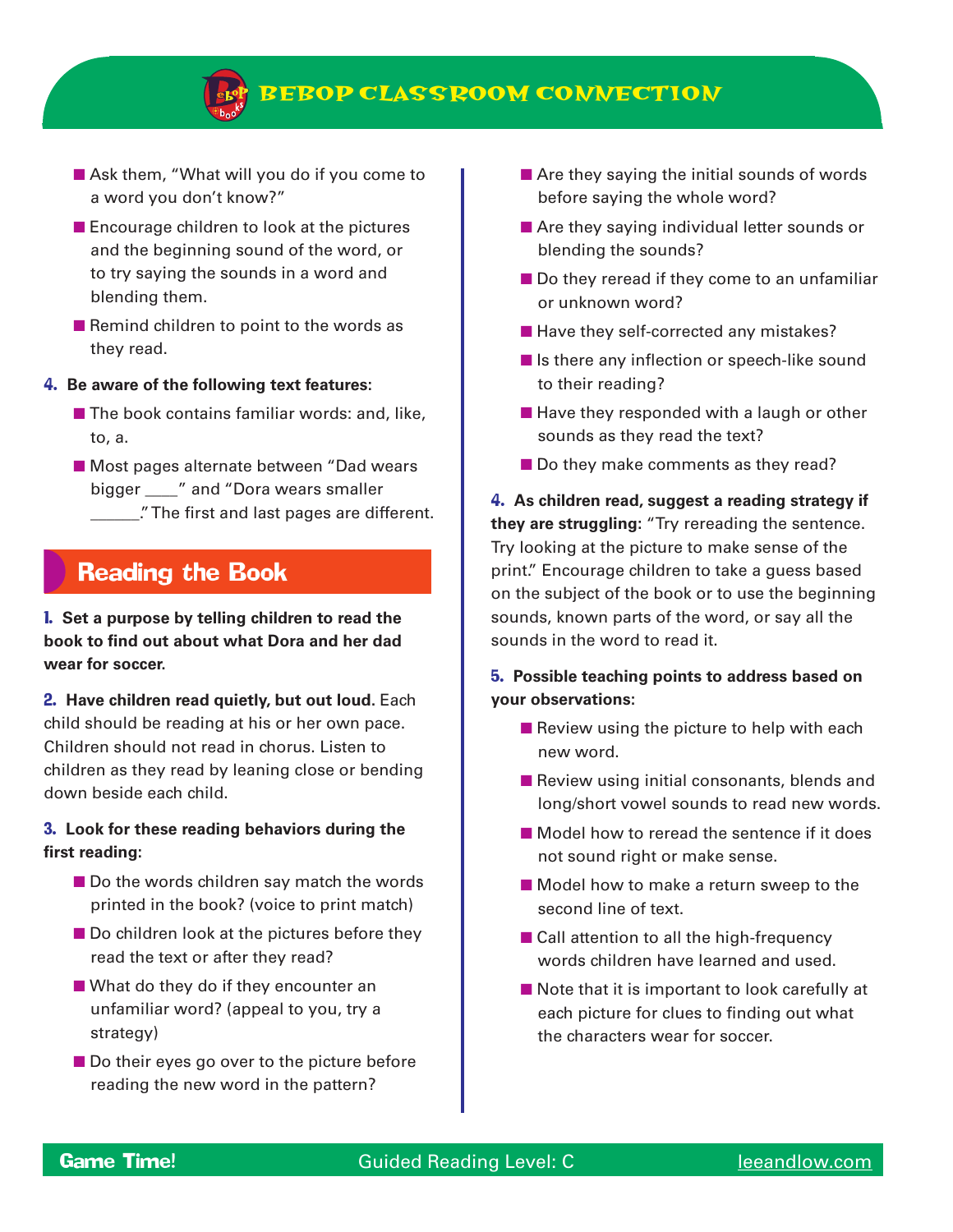

## After the First Reading

1. **Have children confirm their predictions and talk about what Dora and her dad wore for soccer.**

- 2. **Ask questions like:**
	- What did they put on first? What did they put on next?
	- How were their things different from each other?
	- What sport are they about to play? What clues in the text and pictures do you have?
	- What are Dora and her dad preparing for (practice or a game)? How do you know?
	- Why do you think soccer players wear tall socks and cleats?
	- Why do you think soccer players wear jerseys?
	- What do Dora and her dad wear to be safe? How so?
	- Why do you think Dora and her dad like to play soccer together?
	- What do you like to do with a special adult?

# Second Reading

1. **Have children reread the book in a whisper voice or to a partner.**

2. **This is a time for assessment.** While they are reading, watch what children do and what they use from the teaching time. Alternatively, you might take a running record on one student as an assessment of the student's reading behavior.

### Cross-Curricular Activities

**Language:** To build background knowledge and

vocabulary, use interactive or shared writing to brainstorm different sports or games and list what a player needs to wear for each one. Have each children choose a type of player to draw and label his or her clothing and equipment.

Have children create their own books about getting ready for a favorite game or activity. Provide pages with the sentence frame "I wear \_\_\_\_\_\_\_\_."

Brainstorm a list of words to describe size (big, small, tall, short, wide, long, etc.) Starting with big and small, add –er endings to each word and talk about examples that demonstrate the word meanings.

Show children a collection or pictures of pairs of items of different sizes. Use word cards or sticky notes to label items as the "bigger" or "smaller" one in the pair.

Have children read or read aloud other books about children and their fathers, such as *My Chores* (https://www.leeandlow.com/books/mychores), *Who Is My Best Friend?* (https://www. leeandlow.com/books/who-is-my-best-friend), or *Allie's Basketball Dream* (https://www.leeandlow. com/books/allie-s-basketball-dream). Discuss connections between texts.

**Mathematics:** Write story problems that ask children to show the meaning of comparative adjectives related to size. For example, "Dora's soccer ball is bigger than Jose's soccer ball, but it is smaller than Julia's soccer ball. Draw what all the balls could look like."

**Social Studies:** Learn more about how and where people around the world enjoy soccer by reading aloud books, looking at maps, or viewing online content.

**Physical Education:** Learn some of the basic rules of soccer and play a soccer game.